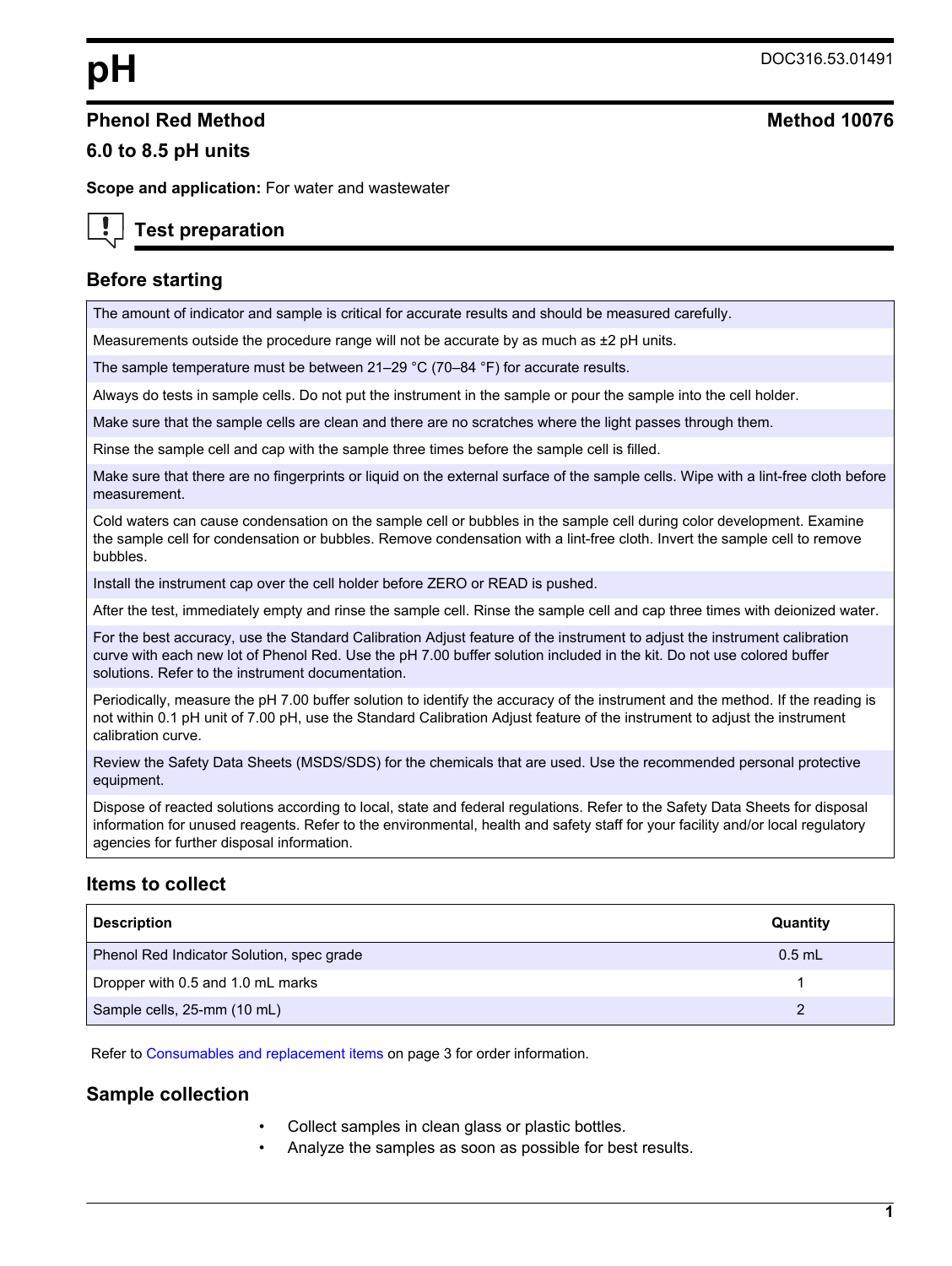# **Reagent solution procedure**



**1.** Set the instrument to pH. For DR300, push the up arrow button. For PCII, push the menu button, checkmark button, then the menu button again.



**5.** Install the instrument cap over the cell holder.



**2. Prepare the blank:** Rinse a sample cell and cap three times with sample. Fill the sample cell to the 10‑mL mark with sample. Close the sample cell.



**3.** Clean the blank sample cell.



**4.** Insert the blank into the cell holder. Point the diamond mark on the sample cell toward the keypad.



**6.** Push **ZERO**. The display shows "0.0".



**7.** Remove the sample cell from the cell holder.



**8. Prepare the sample:** Rinse a second sample cell and cap three times with sample. Fill the sample cell to the 10‑mL mark with sample.



- **9.** Add 0.5 mL of Phenol Red Indicator Solution to the blank.
- For the best accuracy, use a clean and dry dropper.



**10.** Put the stopper on the sample cell. Invert the sample cell to mix.



**11.** Clean the prepared sample cell.



**12.** Insert the prepared sample into the cell holder. Point the diamond mark on the sample cell toward the keypad.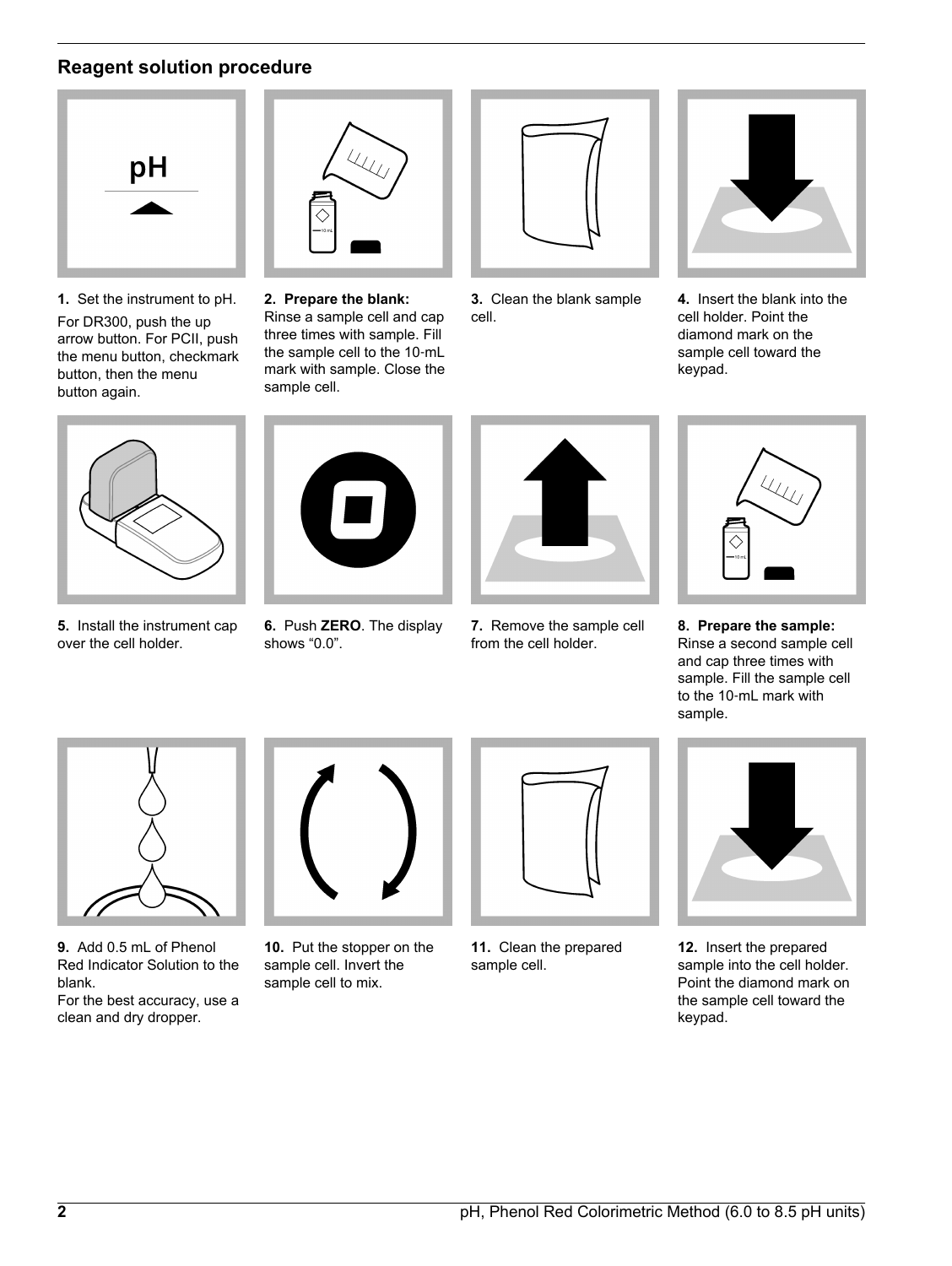

<span id="page-2-0"></span>

**13.** Install the instrument cap over the cell holder.

**14.** Push **READ**. Results show in pH units.

## **Interferences**

Chlorine does not interfere at levels of 6 mg/L  $Cl<sub>2</sub>$  or less. Salt water (seawater) interferes and cannot be analyzed with this method.

#### **Accuracy check**

#### **Standard solution method**

Use the standard solution method to validate the test procedure, the reagents and the instrument.

Items to collect:

- pH 7.0 buffer solution, clear
- **1.** Use the test procedure to measure the pH of the standard solution.
- **2.** Compare the expected result to the actual pH result.

*Note: The factory calibration can be adjusted slightly with the standard calibration adjust option so that the instrument shows the expected value of the standard solution. The adjusted calibration is then used for all test results. This adjustment can increase the test accuracy when there are small variations in the reagents or instruments.*

#### **Method performance**

The method performance data that follows was derived from laboratory tests that were measured on a DR300 and a Pocket Colorimeter II during ideal test conditions. Users can get different results under different test conditions.

| Precision (95% confidence interval) |  |
|-------------------------------------|--|
| $7.0 \pm 0.1$ pH units              |  |

#### **Summary of method**

Proper pH control in drinking water and swimming pools is necessary for many reasons. Bactericidal activity of chlorine is highest when the pH is less than 7.4. Alum-type flocculents, important for clear water, operate best in a pH range of 7.2 to 8.0. To control algae, the pH is kept below 8.0. A sudden rise in pH can identify an increase in algal growth. If the pH goes below 7.0, corrosion of pipes and metal fixtures can occur. Eye irritation is minimized when the pH is kept between 7.2 and 7.6.

Phenol Red is a phthalein indicator that has a transition window of pH 6.0 (yellow) to 8.2 (red). The pH is determined colorimetrically from the change in the absorbance of the alkaline peak.

## **Consumables and replacement items**

#### **Required reagents**

| Description                               | <b>Quantity/test</b> | Unit            | Item no. |
|-------------------------------------------|----------------------|-----------------|----------|
| Phenol Red Indicator Solution, spec grade | $0.5$ mL             | $50 \text{ mL}$ | 2657512  |